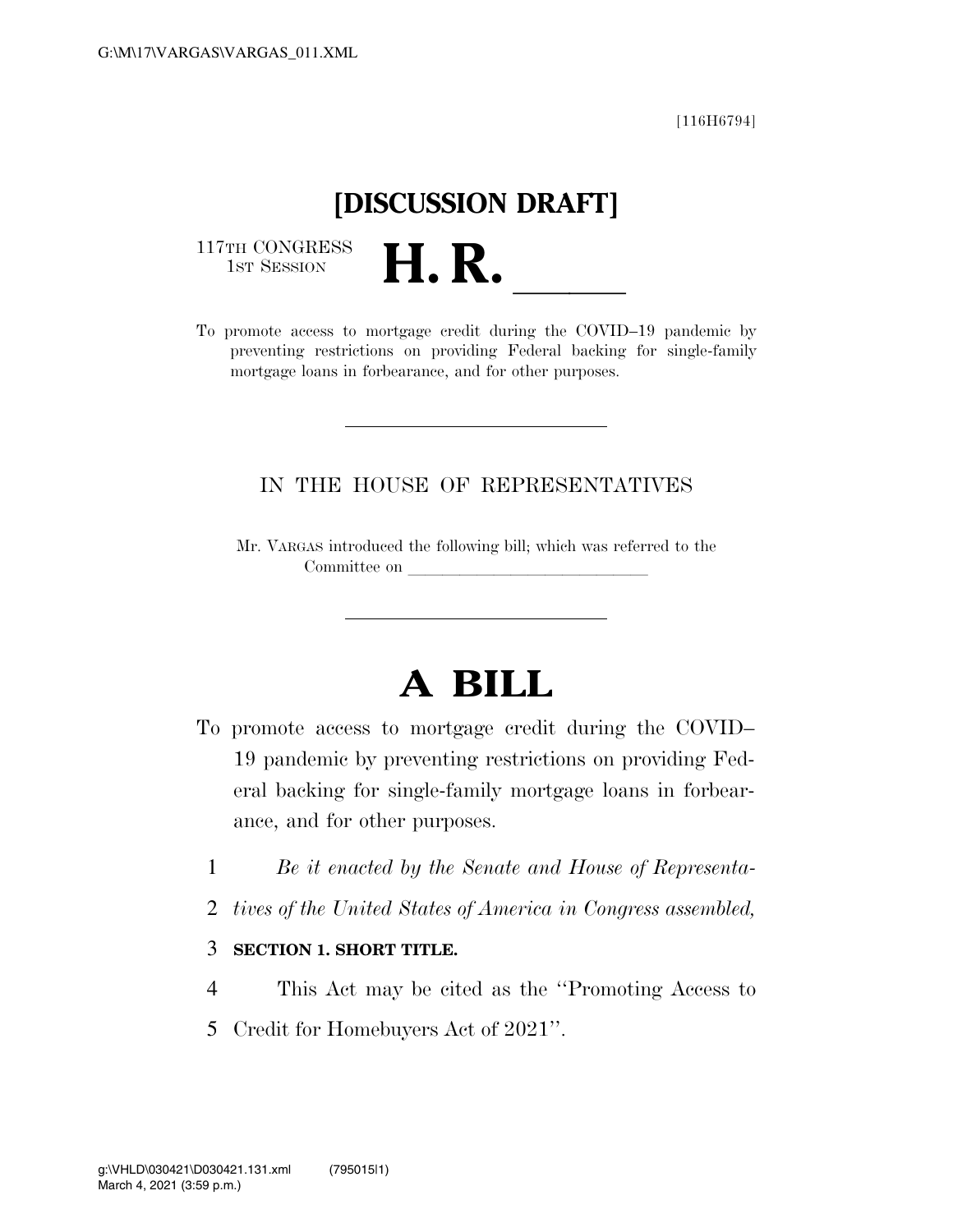#### **SEC. 2. FANNIE MAE AND FREDDIE MAC.**

 (a) PURCHASE REQUIREMENTS.—During the period that begins 5 days after the date of the enactment of this Act and ends 60 days after the covered period with respect to the mortgage, notwithstanding any other provision of law, an enterprise may not refuse to purchase any single- family mortgage originated on or after February 1, 2020, that otherwise would have been eligible for purchase by such enterprise, solely due to the fact that the borrower has, for the borrower's previous mortgage or on the mort-gage being purchased—

- (1) entered into forbearance as a result of a fi- nancial hardship due, directly or indirectly, to the COVID-19 emergency;
- (2) requested forbearance as a result of a finan- cial hardship due, directly or indirectly, to the COVID-19 emergency; or

 (3) inquired as to options related to forbearance as a result of a financial hardship due, directly or 20 indirectly, to the COVID-19 emergency.

 (b) PROHIBITION ON RESTRICTIONS.—With respect to purchase of single-family mortgages described in sub- section (a) and specified in any of paragraphs (1) through (3) of such subsection, an enterprise may not—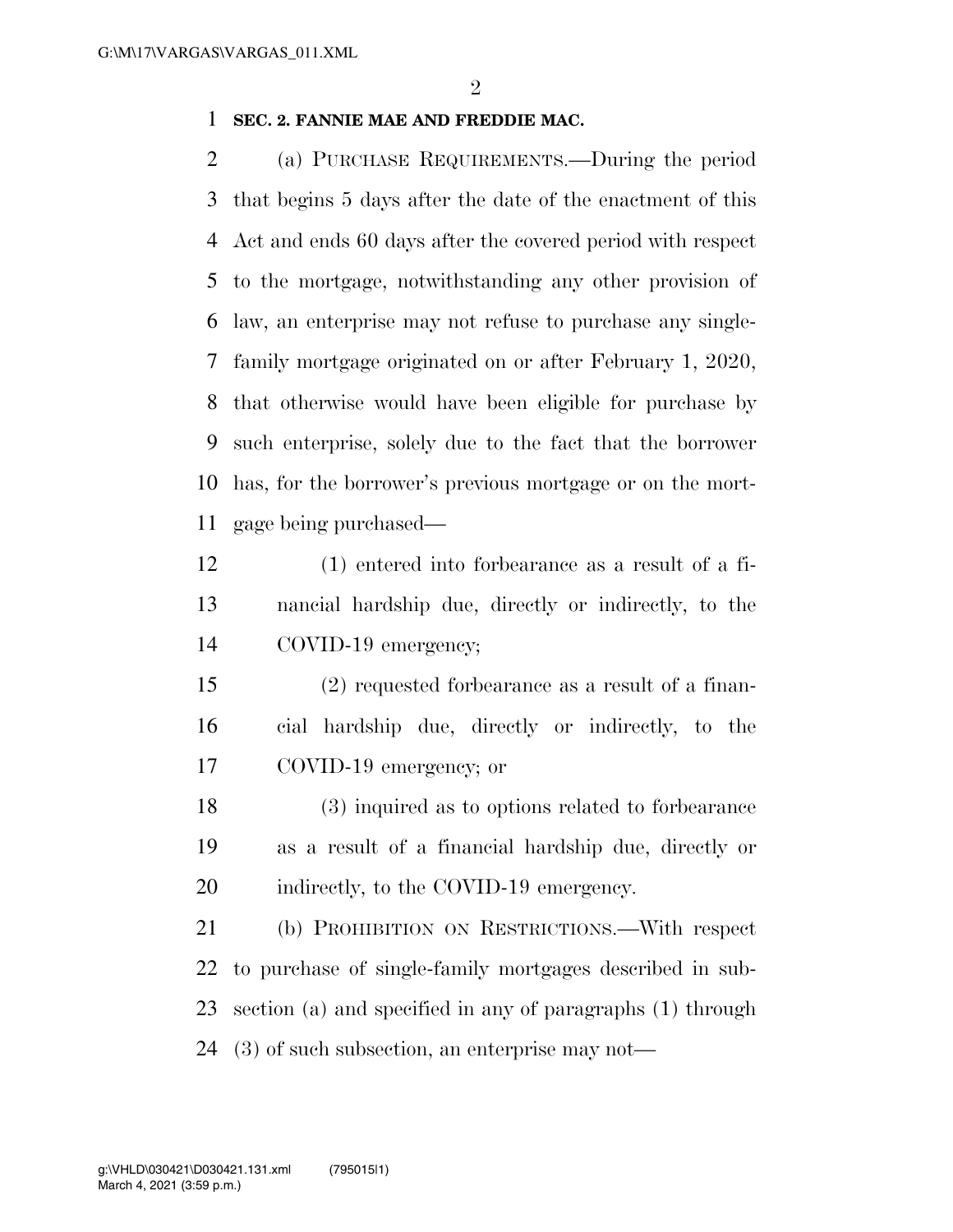(1) establish additional restrictions that are not applicable to similarly situated mortgages under which the borrower is not in forbearance;

 (2) charge a higher guarantee fee (within the meaning provided such term in section 1327 of the Housing and Community Development Act of 1992 (12 U.S.C. 4547)), or loan level pricing adjustment, or otherwise alter pricing for such mortgages, rel- ative to similarly situated mortgages under which 10 the borrower is not in forbearance:

 (3) apply repurchase requirements to such mortgages that are more restrictive than repurchase requirements applicable to similarly situated mort- gages under which the borrower is not in forbear-ance; or

 (4) require lender indemnification of such mort- gages, solely due to the fact that the borrower is in forbearance.

 (c) FRAUD DETECTION.—This section may not be construed to prevent an enterprise from conducting over- sight and review of single-family mortgages purchased when a borrower is in forbearance on the borrower's pre- vious mortgage, or on the mortgage being purchased, for purposes of detecting fraud. An enterprise shall report any fraud detected to the Director.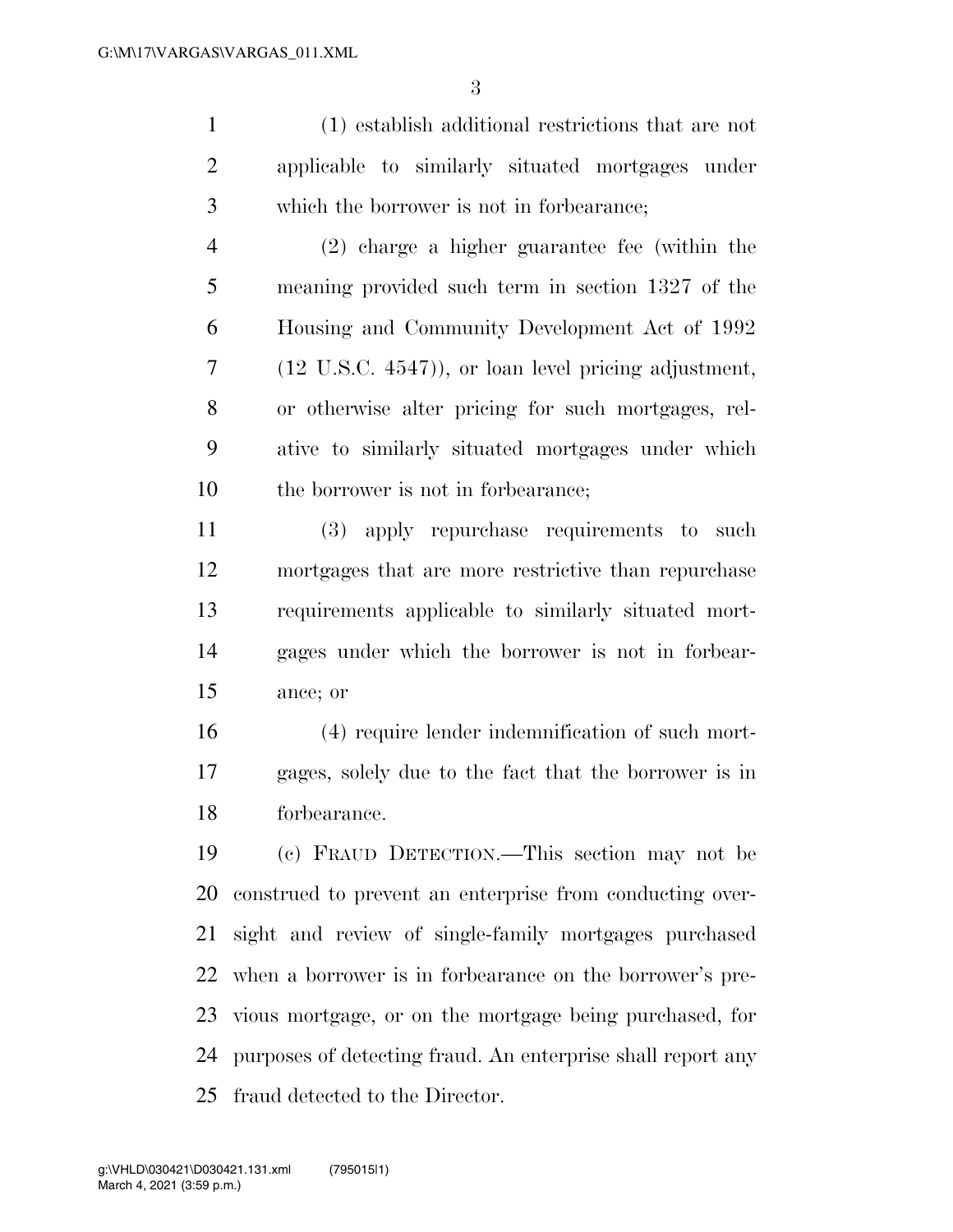(d) ENTERPRISE CAPITAL.—During the period that begins 5 days after the date of the enactment of this Act and ends 60 days after the covered period with respect to a mortgage, notwithstanding any other provision of law, a forbearance on such mortgage shall not be considered to be a delinquency under such mortgage for purposes of calculating capital of an enterprise for any purpose under title XIII of the Housing and Community Development Act of 1992 (12 U.S.C. 4501 et seq.).

(e) RULES OF CONSTRUCTION.—

 (1) PURCHASE PARAMETERS.—This section may not be construed to require an enterprise to purchase single-family mortgages that do not meet existing or amended purchase parameters, other than parameters related to borrower forbearance, es-tablished by such enterprise.

 (2) EMPLOYMENT; INCOME.—This section may not be construed to prevent an enterprise from es- tablishing additional requirements to ensure that a borrower has not lost their job or income prior to a mortgage closing.

 (f) IMPLEMENTATION.—The Director may issue any guidance, orders, and regulations necessary to carry out this section.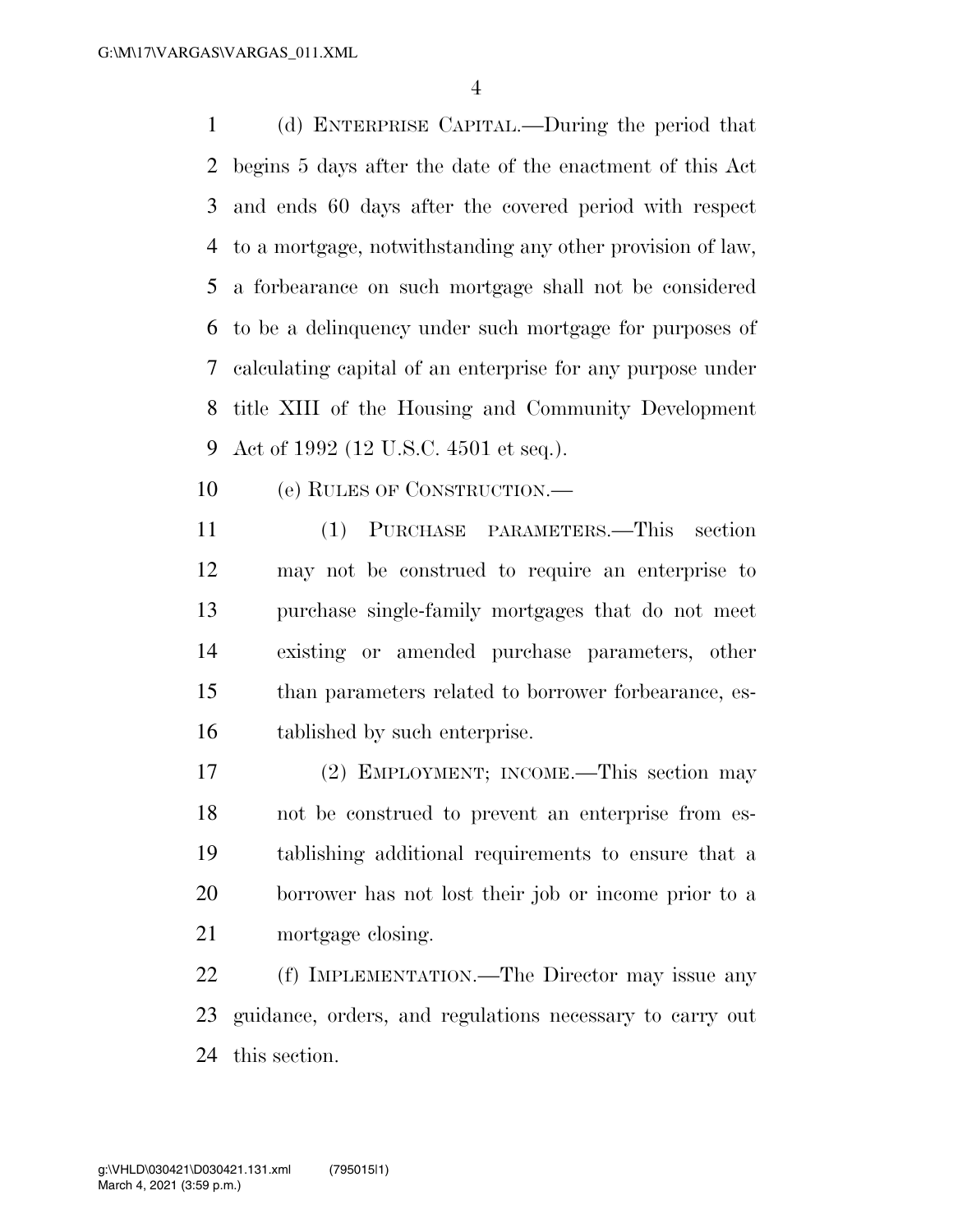#### **SEC. 3. FHA.**

 (a) PROHIBITION ON RESTRICTIONS.—During the period that begins 5 days after the date of the enactment of this Act and ends 60 days after the covered period with respect to the mortgage, notwithstanding any other provi- sion of law, the Secretary of Housing and Urban Develop- ment may not deny the provision of mortgage insurance for a single-family mortgage originated on or after Feb- ruary 1, 2020, may not implement additional premiums or otherwise alter pricing for such a mortgage, may not require mortgagee indemnification, and may not establish additional restrictions on such a mortgagor, solely due to the fact that the borrower has—

- (1) entered into forbearance as a result of a fi- nancial hardship due, directly or indirectly, to the COVID-19 emergency;
- (2) requested forbearance as a result of a finan- cial hardship due, directly or indirectly, to the COVID-19 emergency; or
- (3) inquired as to options related to forbearance as a result of a financial hardship due, directly or 22 indirectly, to the COVID-19 emergency.
- (b) RULES OF CONSTRUCTION.—

 (1) INSURANCE.—This section may not be con- strued to require the Secretary of Housing and Urban Development to provide insurance on single-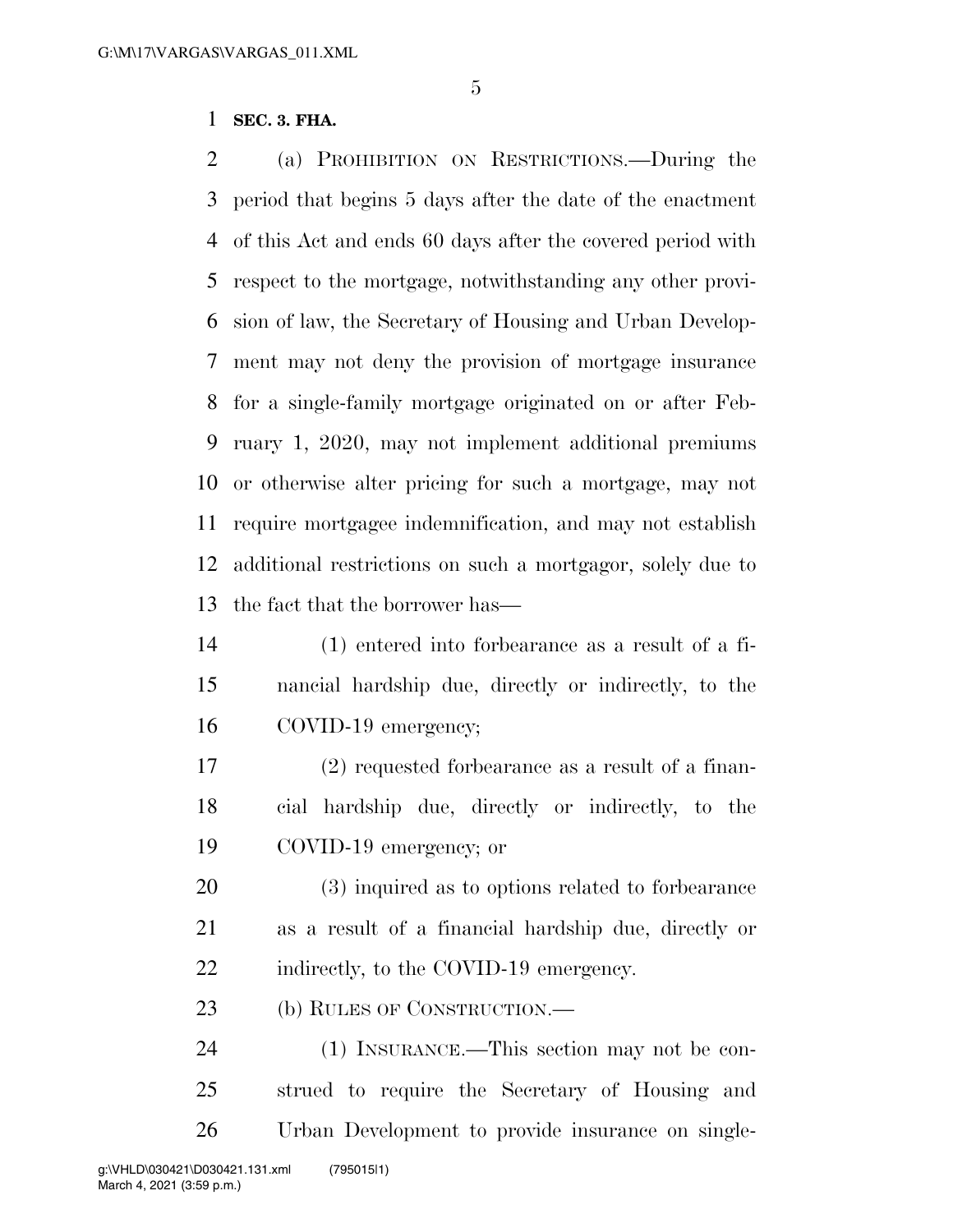family mortgages that do not meet existing or amended insurance parameters, other than param- eters related to borrower forbearance, established by the Secretary.

 (2) EMPLOYMENT; INCOME.—This section may not be construed to prevent the Secretary of Hous- ing and Urban Development from establishing addi- tional requirements regarding insurance on single- family mortgages to ensure that a borrower has not lost their job or income prior to a mortgage closing.

#### **SEC. 4. REPORTING REQUIREMENTS.**

 (a) FHFA ACTIONS.—During the COVID-19 emer- gency, the Director may not increase guarantee fees, loan level pricing adjustments, or any other fees or implement any restrictions on access to credit unless the Director provides 48-hour advance notice of such increase or re- strictions to the Committee on Financial Services of the House of Representatives and the Committee on Banking, Housing, and Urban Affairs of the Senate together with a detailed report of the policy rationale for the decision, including any and all data considered in making such deci-sion.

 (b) QUARTERLY REPORTS BY ENTERPRISES AND FHA.—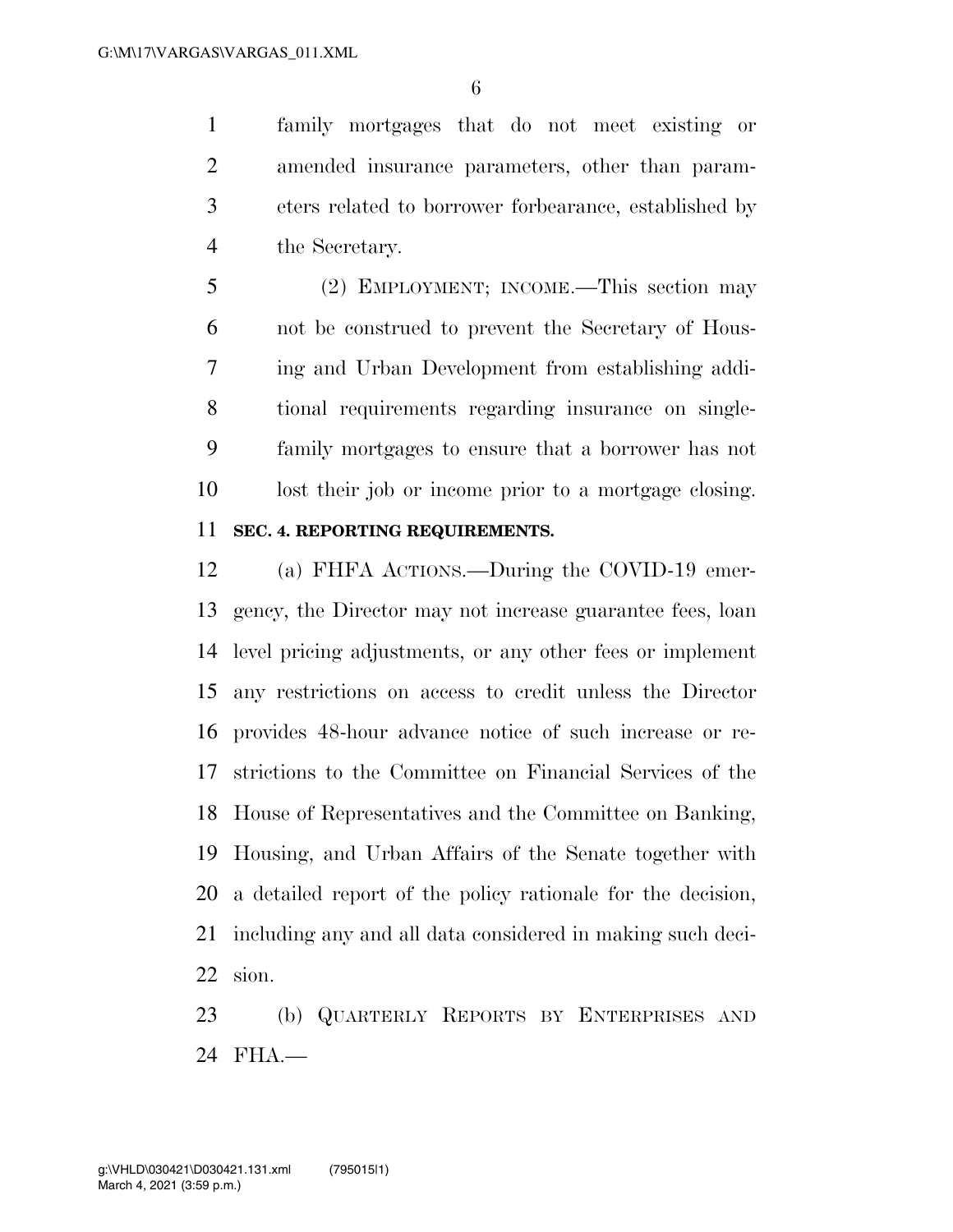(1) REQUIREMENT.—Each enterprise and the Secretary of Housing and Urban Development, with respect to the FHA mortgage insurance programs, shall provide reports to the Congress, and make such reports publicly available, not less frequently than quarterly regarding the impact of COVID-19 pandemic on the such enterprises' and program's ability to meet their charter requirements, civil rights responsibilities, mandates under the CARES Act (Public Law 116–136), and other laws enacted in response to the COVID-19 pandemic, and other requirements under law. The first such report shall be submitted not later than the expiration of the 3- month period beginning upon the date of the enact- ment of this Act and the requirement under this paragraph to submit such reports shall terminate upon the expiration of the 2-year period beginning upon the termination of the COVID-19 emergency. (2) CONTENT.—Each report required under paragraph (1) shall include the following information 21 for the most recent quarter for which data is avail-

- able:
- (A) ENTERPRISES.—For each report re-24 quired by an enterprise: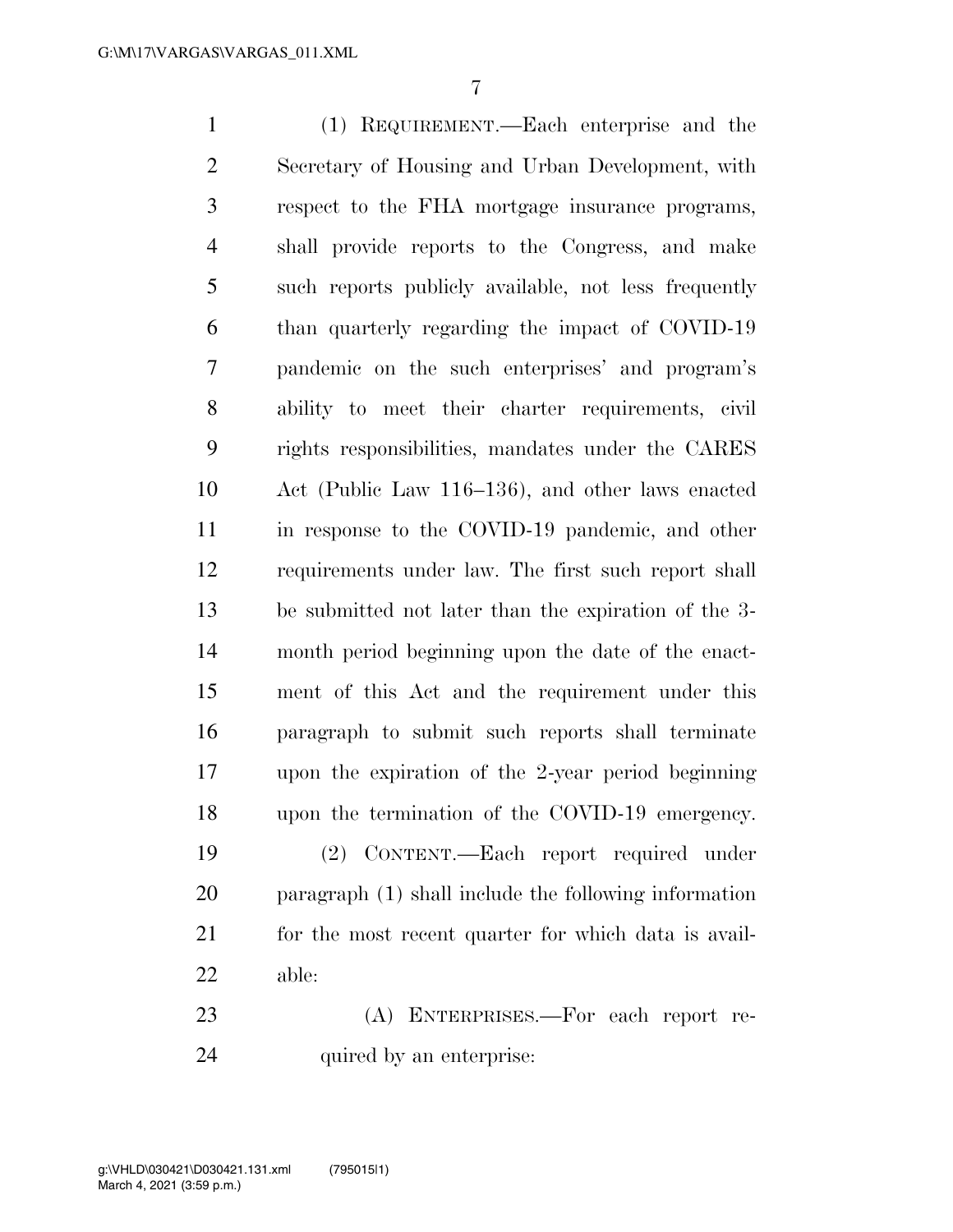| $\mathbf{1}$   | (i) The number of single-family and         |
|----------------|---------------------------------------------|
| $\overline{2}$ | multi-family residential mortgage loans     |
| 3              | purchased by the enterprise and the un-     |
| $\overline{4}$ | paid principal balance of such mortgage     |
| 5              | loans purchased, disaggregated by-          |
| 6              | (I) mortgage loans made to low-             |
| $\tau$         | and moderate-income borrowers;              |
| 8              | (II) mortgage loans made for                |
| 9              | properties in low- and moderate-in-         |
| 10             | come census tracts; and                     |
| 11             | (III) mortgage loans made for               |
| 12             | properties in central cities, rural         |
| 13             | areas, and underserved areas.               |
| 14             | (ii) In the single-family residential       |
| 15             | mortgage market—                            |
| 16             | (I) the total number, unpaid                |
| 17             | principal balance, and length of            |
| 18             | forbearances provided to borrowers,         |
| 19             | including whether or not the forbear-       |
| 20             | ance was requested by the borrower;         |
| 21             | (II) a detailed breakdown of the            |
| 22             | modifications<br>offered to<br>bor-<br>loan |
| 23             | rowers and whether the borrowers ac-        |
| 24             | cepted the offer including the total        |
| 25             | number and unpaid principal balance         |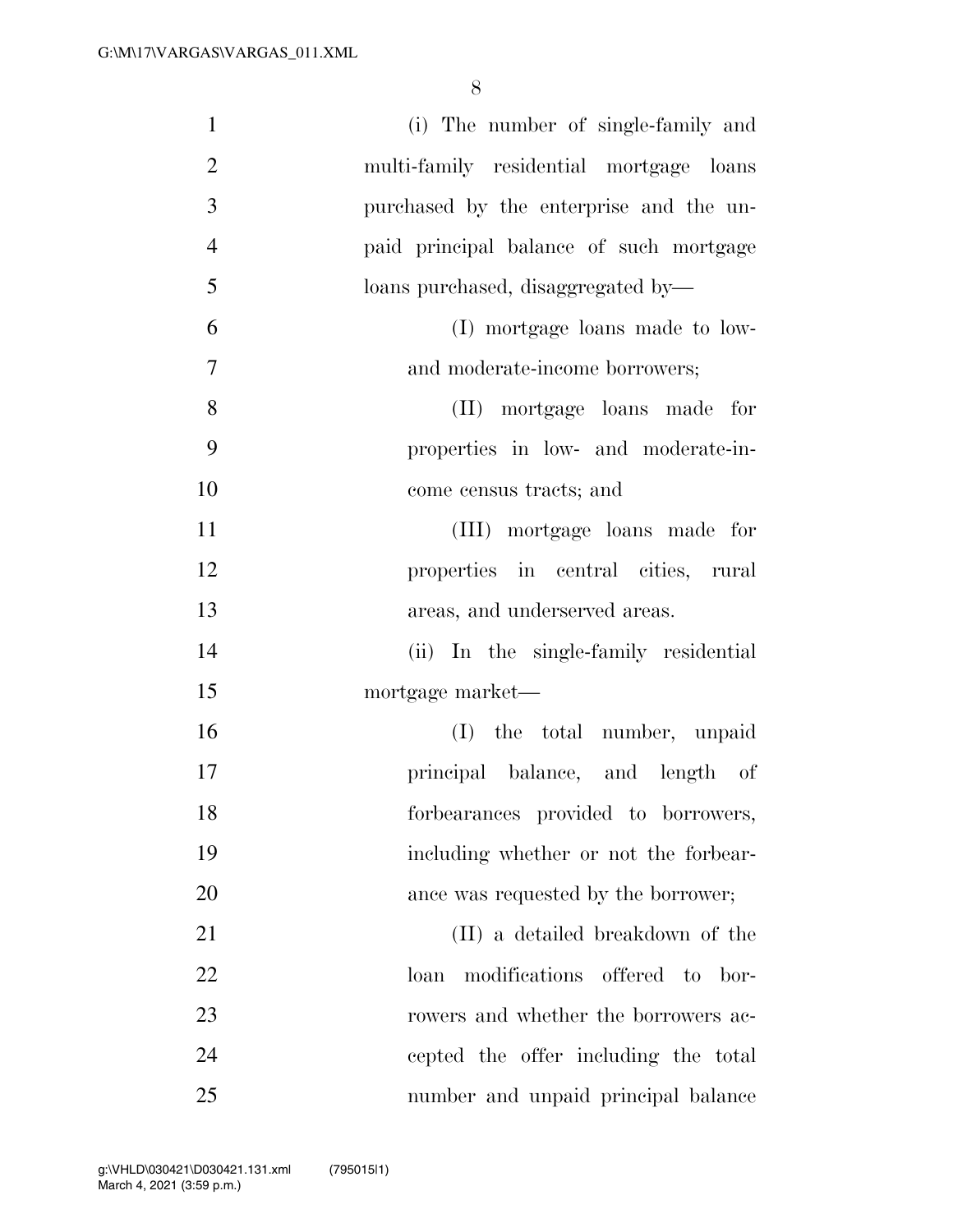| $\mathbf{1}$   | of loan modifications ultimately made         |
|----------------|-----------------------------------------------|
| $\overline{2}$ | to borrowers;                                 |
| 3              | (III) a detailed breakdown of the             |
| $\overline{4}$ | home retention options offered to bor-        |
| 5              | rowers and whether the borrowers ac-          |
| 6              | cepted the offer including the total          |
| 7              | number and unpaid principal balance           |
| 8              | of other home retention options ulti-         |
| 9              | mately made to borrowers; and                 |
| 10             | (IV) the total number of out-                 |
| 11             | comes that included short-sales, deed-        |
| 12             | in-lieu of foreclosure, and foreclosure       |
| 13             | sales.                                        |
| 14             | (iii) A description of any efforts by         |
| 15             | the enterprise to provide assistance and      |
| 16             | support to consumers who are not pro-         |
| 17             | ficient in English.                           |
| 18             | (iv) A description of any other efforts       |
| 19             | by the enterprise to provide assistance to    |
| 20             | low- and moderate-income communities,         |
| 21             | central cities, rural areas, and other under- |
| 22             | served areas, such as financial literacy and  |
| 23             | education or support of fair housing and      |
| 24             | housing counseling agencies.                  |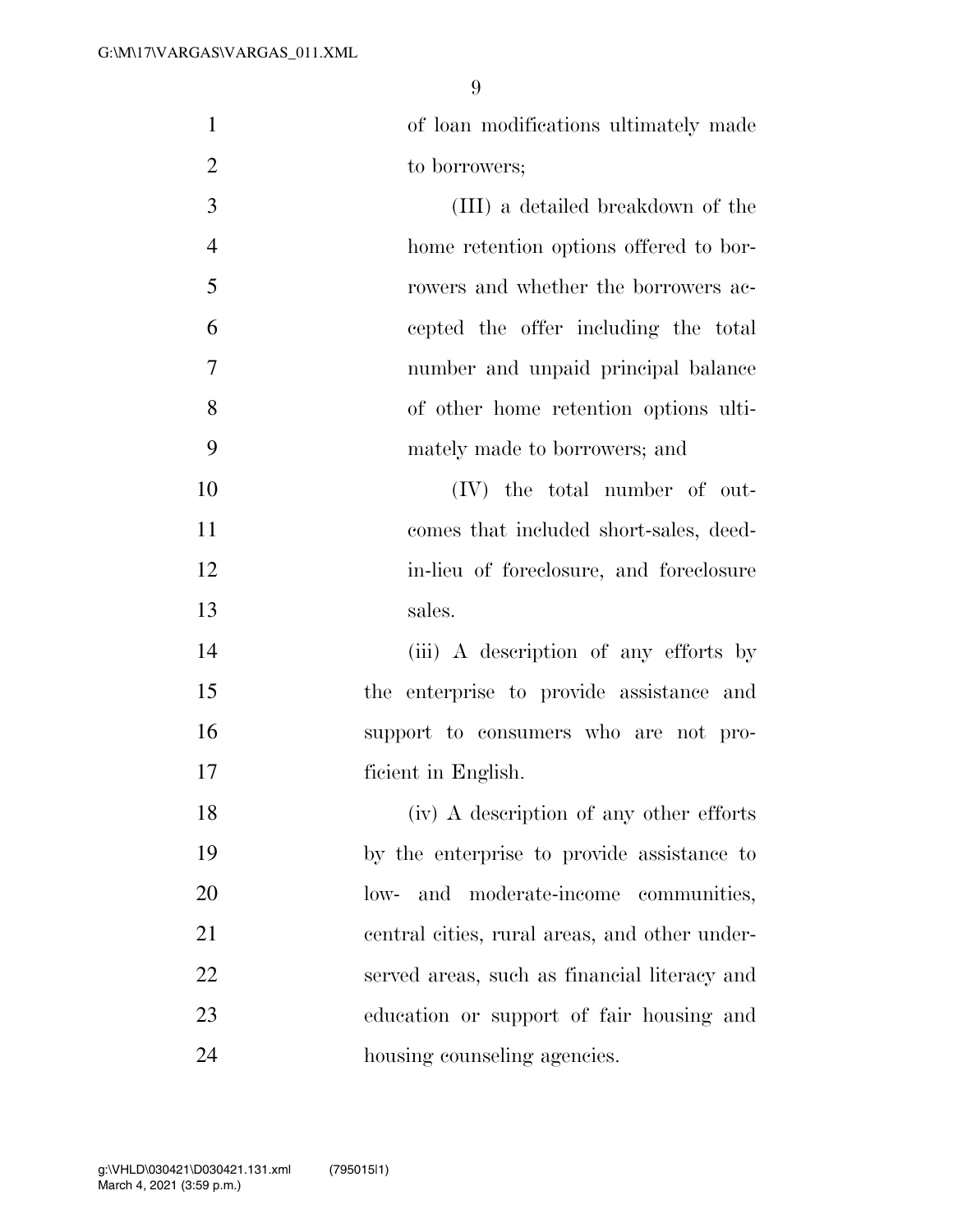| $\mathbf{1}$   | $(v)$ A description of any other assist-      |
|----------------|-----------------------------------------------|
| $\overline{2}$ | ance provided by the enterprise to con-       |
| 3              | sumers in response to the COVID-19 pan-       |
| $\overline{4}$ | demic.                                        |
| 5              | (B) FHA.—For each report required with        |
| 6              | respect to the FHA mortgage insurance pro-    |
| 7              | grams:                                        |
| 8              | (i) The number and unpaid principal           |
| 9              | balance for all residential mortgage loans,   |
| 10             | disaggregated by type, insured under such     |
| 11             | programs.                                     |
| 12             | (ii) The total number, unpaid prin-           |
| 13             | cipal balance, and length of forbearances     |
| 14             | provided to borrowers, including whether      |
| 15             | or not the forbearance was requested by       |
| 16             | the borrower.                                 |
| 17             | (iii) A detailed breakdown of the loan        |
| 18             | modifications offered to borrowers<br>and     |
| 19             | whether the borrowers accepted the offer      |
| 20             | including the total number and unpaid         |
| 21             | principal balance of loan modifications ulti- |
| 22             | mately made to borrowers.                     |
| 23             | (iv) A detailed breakdown of the home         |
| 24             | retention options offered to borrowers and    |
| 25             | whether the borrowers accepted the offer      |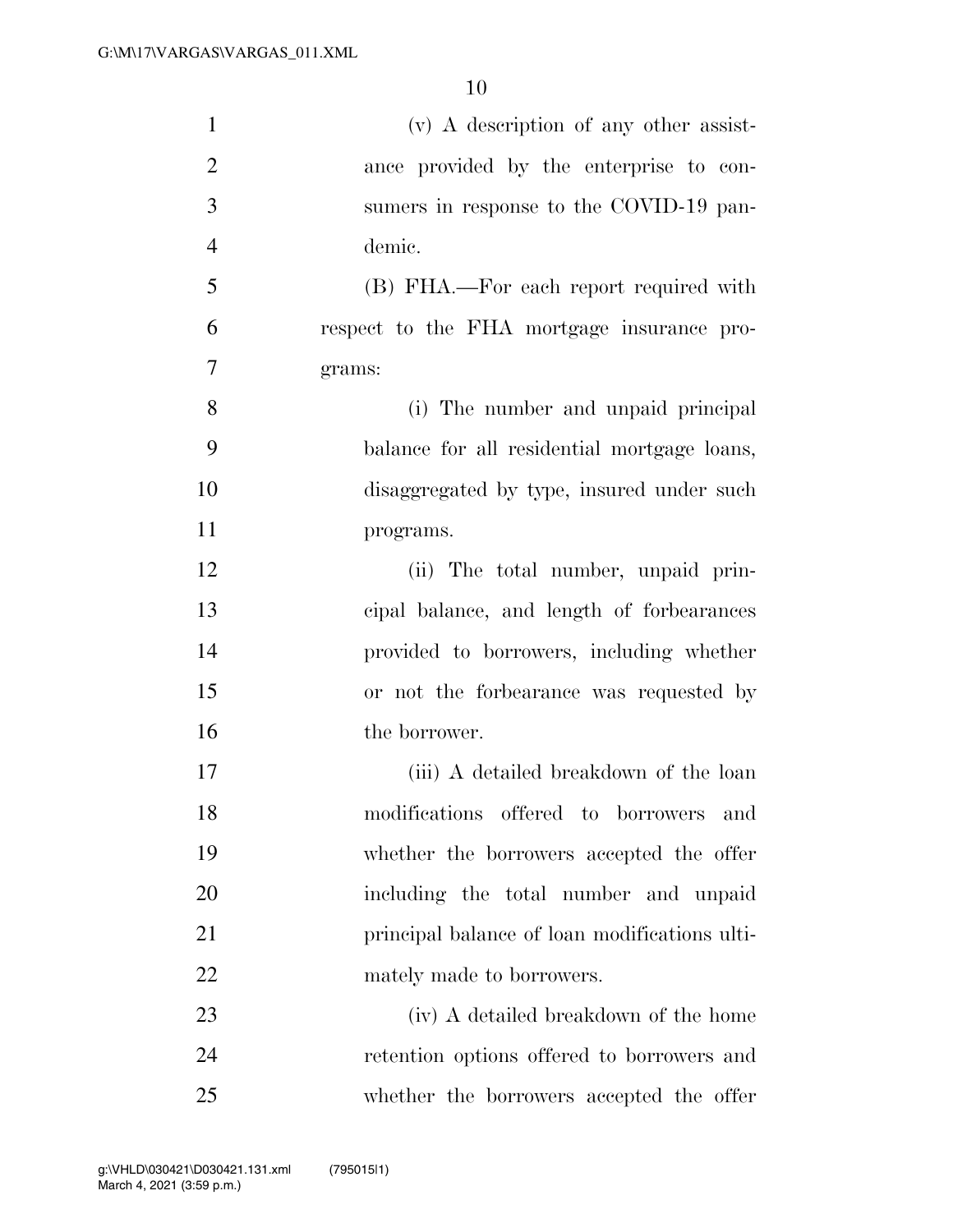| $\mathbf{1}$   | including the total number and unpaid          |
|----------------|------------------------------------------------|
| $\overline{2}$ | principal balance of other home retention      |
| 3              | options ultimately made to borrowers.          |
| $\overline{4}$ | (v) A description of any efforts under         |
| 5              | such programs to provide assistance and        |
| 6              | support to consumers who are not pro-          |
| 7              | ficient in English.                            |
| 8              | (vi) A description of any other efforts        |
| 9              | under such programs to provide assistance      |
| 10             | to low- and moderate-income communities,       |
| 11             | central cities, rural areas, and other under-  |
| 12             | served areas, such as financial literacy and   |
| 13             | education or support of fair housing and       |
| 14             | housing counseling agencies.                   |
| 15             | (vii) A description of any other assist-       |
| 16             | ance provided under such programs to con-      |
| 17             | sumers in response to the COVID-19 pan-        |
| 18             | demic.                                         |
| 19             | (C) PROVISIONS TO BE INCLUDED IN ALL           |
| 20             | REPORTS.—Each report required under para-      |
| 21             | graph (1) shall include, to the degree reason- |
| 22             | ably possible, the following information:      |
| 23             | (i) An analysis of all loan level data         |
| 24             | required by subparagraphs $(A)$ and $(B)$      |
| 25             | disaggregated by race, national origin, gen-   |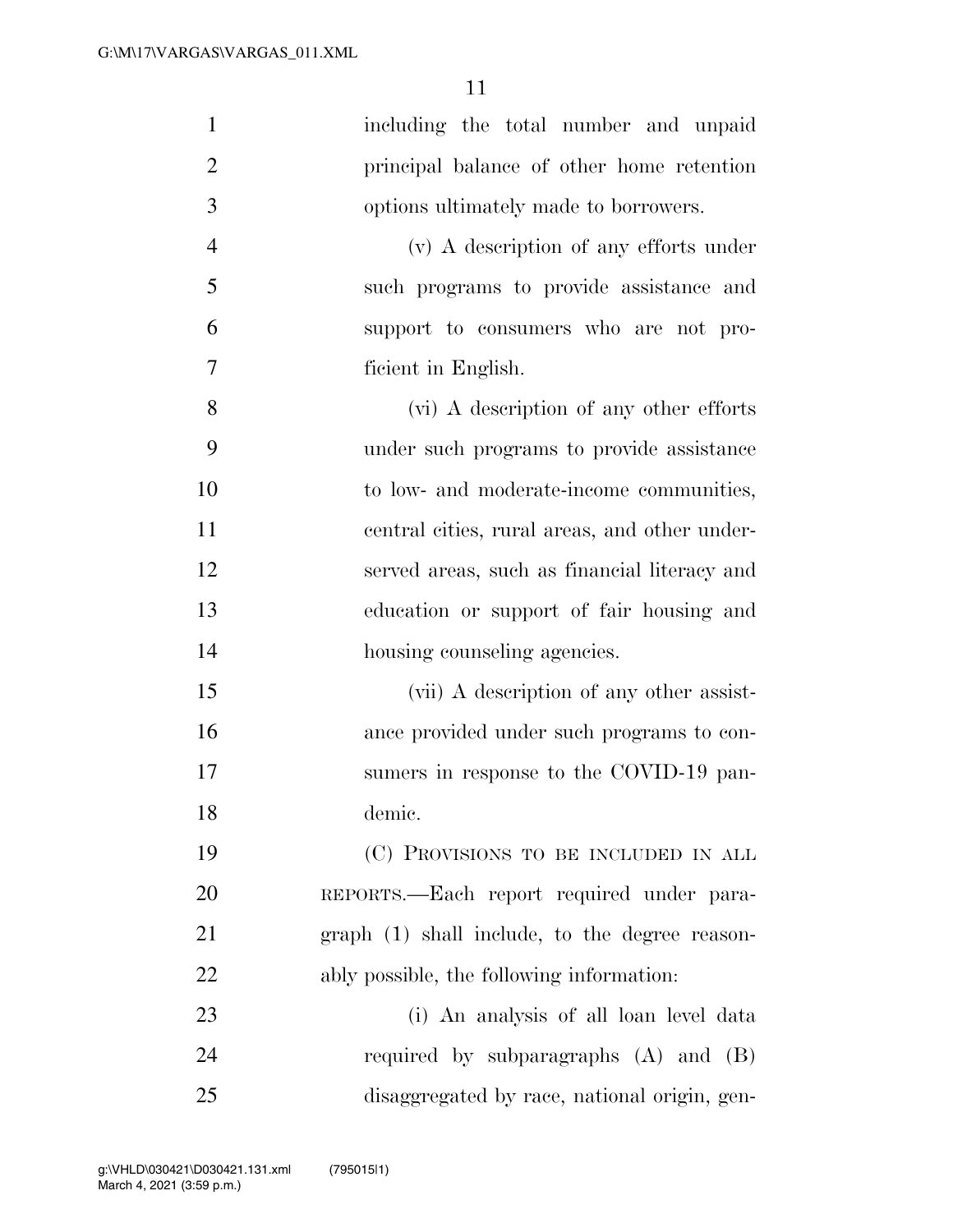| $\mathbf{1}$   | der, disability status, whether or not the     |
|----------------|------------------------------------------------|
| $\overline{2}$ | borrower seeking or obtaining assistance       |
| 3              | speaks English as a second language, the       |
| $\overline{4}$ | preferred language of the borrower, debt-      |
| 5              | to-income level of the borrower, loan-to-      |
| 6              | value ratio of the loan, and credit score of   |
| $\tau$         | the borrower.                                  |
| 8              | (ii) A geographical analysis at the            |
| 9              | census tract level, but if information is not  |
| 10             | available at the census tract level for any    |
| 11             | of the items required by subparagraphs         |
| 12             | $(A)$ and $(B)$ , the geographical analysis    |
| 13             | shall be provided at the zip code level for    |
| 14             | the item for which a census tract analysis     |
| 15             | was not possible.                              |
| 16             | (iii) A description of any policy              |
| 17             | changes made by the enterprise or Sec-         |
| 18             | retary of Housing and Urban Develop-           |
| 19             | ment, as appropriate, in response to the       |
| 20             | COVID-19 pandemic and analysis of ac-          |
| 21             | tions taken to ensure that such policy         |
| 22             | changes were in compliance with all rel-       |
| 23             | evant civil rights responsibilities, including |
| 24             | the Fair Housing Act, including the Af-        |
| 25             | firmatively Furthering Fair Housing provi-     |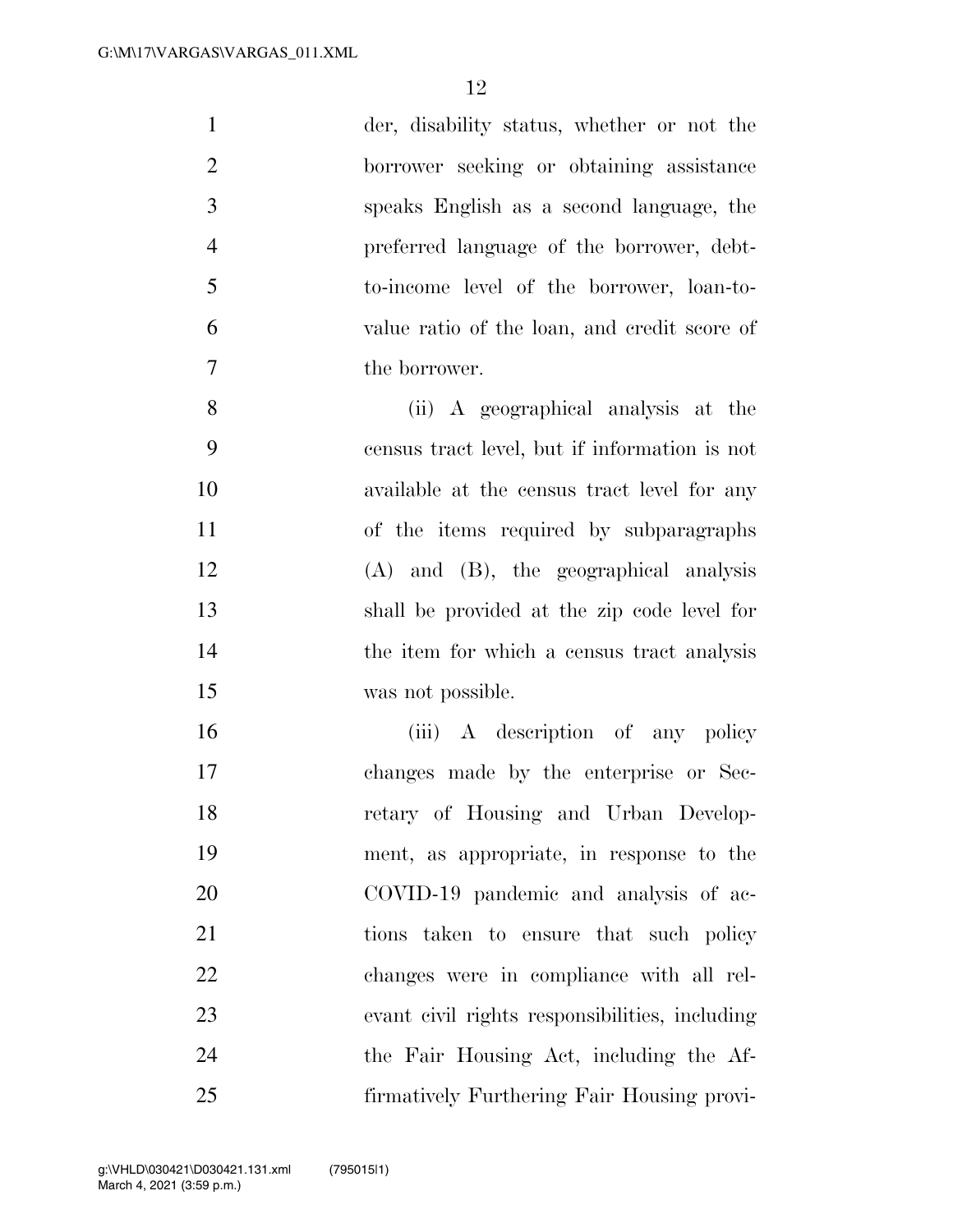| $\mathbf{1}$   | sion, the Equal Credit Opportunity Act,                 |
|----------------|---------------------------------------------------------|
| $\overline{2}$ | the Community Reinvestment Act of 1977,                 |
| 3              | the Federal Housing Enterprises Financial               |
| $\overline{4}$ | Safety and Soundness Act of 1992, the                   |
| 5              | Housing and Economic Recovery Act of                    |
| 6              | 2008, Federal Home Loan Bank Act, Ex-                   |
| 7              | ecutive Orders 11063 and 12892, the Fed-                |
| 8              | eral National Mortgage Association Char-                |
| 9              | ter Act, and the Federal Home Loan Mort-                |
| 10             | gage Corporation Act.                                   |
| 11             | (c) REPORT BY GAO.—Not later than the expiration        |
| 12             | of the 120-day period that begins upon the termination  |
| 13             | of the COVID-19 emergency, the Comptroller General of   |
| 14             | the United States shall submit to the Congress and make |
| 15             | public available a report on—                           |
| 16             | (1) the extent to which the enterprises and the         |
| 17             | FHA mortgage insurance programs provided loan           |
| 18             | products, forbearances, loan modifications,<br>and      |
| 19             | COVID-19-related assistance to consumers;               |
| 20             | (2) the availability and type of any such assist-       |
| 21             | ance provided post-forbearance; and                     |
| 22             | (3) the overall ability of the enterprises and the      |
| 23             | FHA mortgage insurance programs to successfully         |
| 24             | meet their charter requirements, civil rights respon-   |
| 25             | sibilities, and other requirements under law.           |